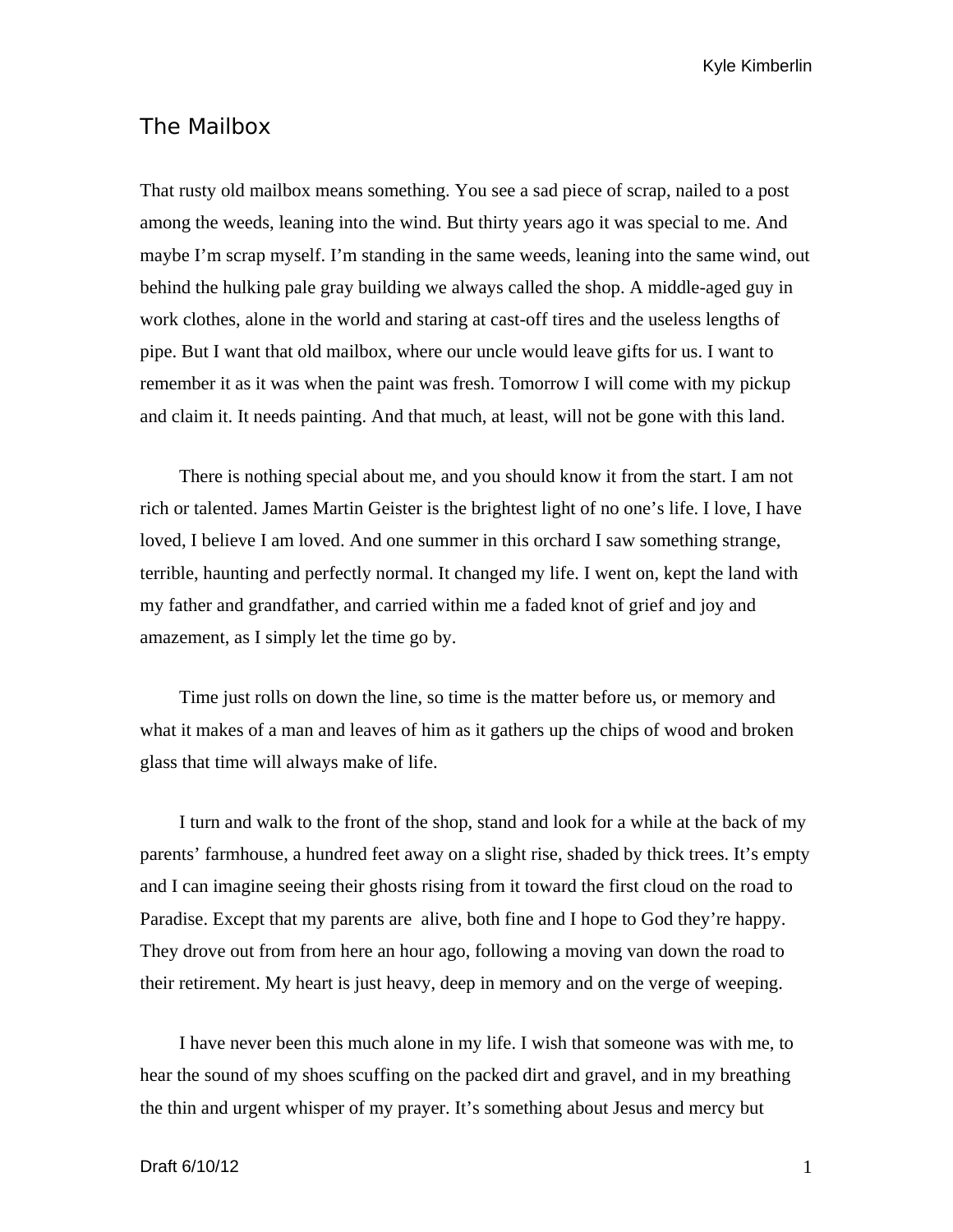Kyle Kimberlin

nothing explain my loneliness in this still expanse of space. More will surely be revealed. It all depends on three months I lived through thirty years ago. I was eleven and my brother Bo was eight and the summer was just beginning. Time stretched out ahead of us as long and deep as the Friant-Kern Canal. We had so much summer that it almost seemed too much; too much world in every direction, and countless days stretched through dry haze into September.

I believe all of my life has been the ripples spreading out from that time and I think about that summer every day. I listen in solitude and it comes  $-$  vaguely, softly  $-$  like a trumpet on the radio, playing in another room. But in all my forty years, there was always family with me here, a dog or more than one to run from tree to tree elated, as though she had not sniffed each trunk a thousand times before. Ranging out, she would keep her people in sight. And if we whistled, she would quickly come along.

I remember that Grandpa's closet smelled of mothballs and shoe polish. I hid there, waiting for my brother to find me. I tried to keep my breathing shallow in the airless space with its heavy grandfather smells, and strained to hear if Bo might holler *Marty! Olly olly oxen free!* down in the back yard. Finally I couldn't stand it anymore. I tumbled out onto the bedroom floor, and lay panting on grandma's brown and gray hooked rug.

I was bored, but that's how summer always started. It took days to find something to do, and the cadence of our freedom. How could two kids in the country know what to do with so much sudden liberty? I just kept still a little while and listened to life beating down on the house and land. There had to be something we could do for fun.

Now I cross a plank bridge over the irrigation ditch and turn to face the lowering sun, toward another house where I expect to live a long, long time. The land has been divided, parts sold off, one part left to me on which to live. So I can still call part of this orchard my own, and this hard dirt trail still takes me home. All the land behind me the shop, my parents' house, all all the orchard east of this ditch — on that, the escrow will close in two days. The sun is nearly down on everything and everyone I love have packed their things and gone.

## Draft 6/10/12 2